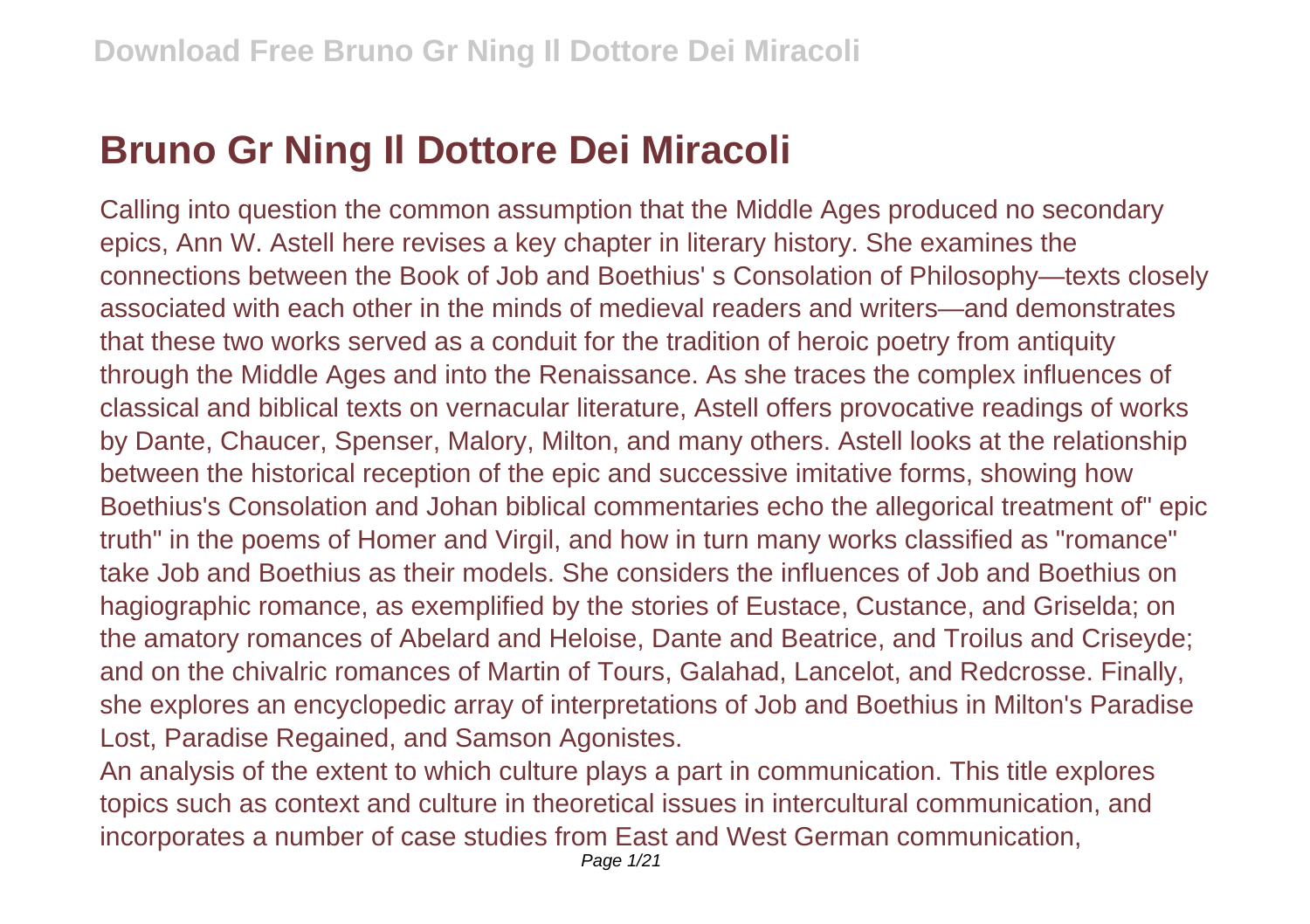collaboration and pleasure at work, and negotiation to address the relation of culture to communication.

In many respects, Brentano conducted pioneering analyses of problems that are currently in the focus of cognitive science and artificial intelligence: from the problem of reference to that of representation, from the problem of categorial classification to ontology and the cognitive analysis of natural language. Brentano, in fact, dealt with and wrote on questions concerning the auditory stream (temporal apprehension), visual perception (continua, point of view, threedimensional construction of phenomenal objects), intentionality, imagery, and conceptual space, considering these pertaining to a metaphysical enquiry. Moreover, Brentano displayed clear awareness of the complexity of problems and of the interrelations among different areas of inquiry. From this point of view, his theory, however complex, offers elements for the treatment of problems currently under investigation. Brentano's work is an antidote against physicalism and logicism, which dominated the 20th century epistemology, and as such appears to be a good philosophy candidate for cognitive science."A set of knotty questions are implied in the very title of Brentano's work "Psychology from an empirical standpoint". To solve them, Albertazzi guides us systematically through Brentano's life and works, investigating into the inherent complexity of both his view of mental life and the related methodology. In so doing, she discloses a number of threads into the open texture of modern philosophy of mind." Lia Formigari, Ordinary professor of Philosophy of Language, La Sapienza, Rome, Italy The view of translation as a socially regulated activity has opened up a broad field of research in the last few years. This volume deals with central questions of the new domain and aims to contribute to the conceptualisation of a general sociology of translation. Interdisciplinary in Page 2/21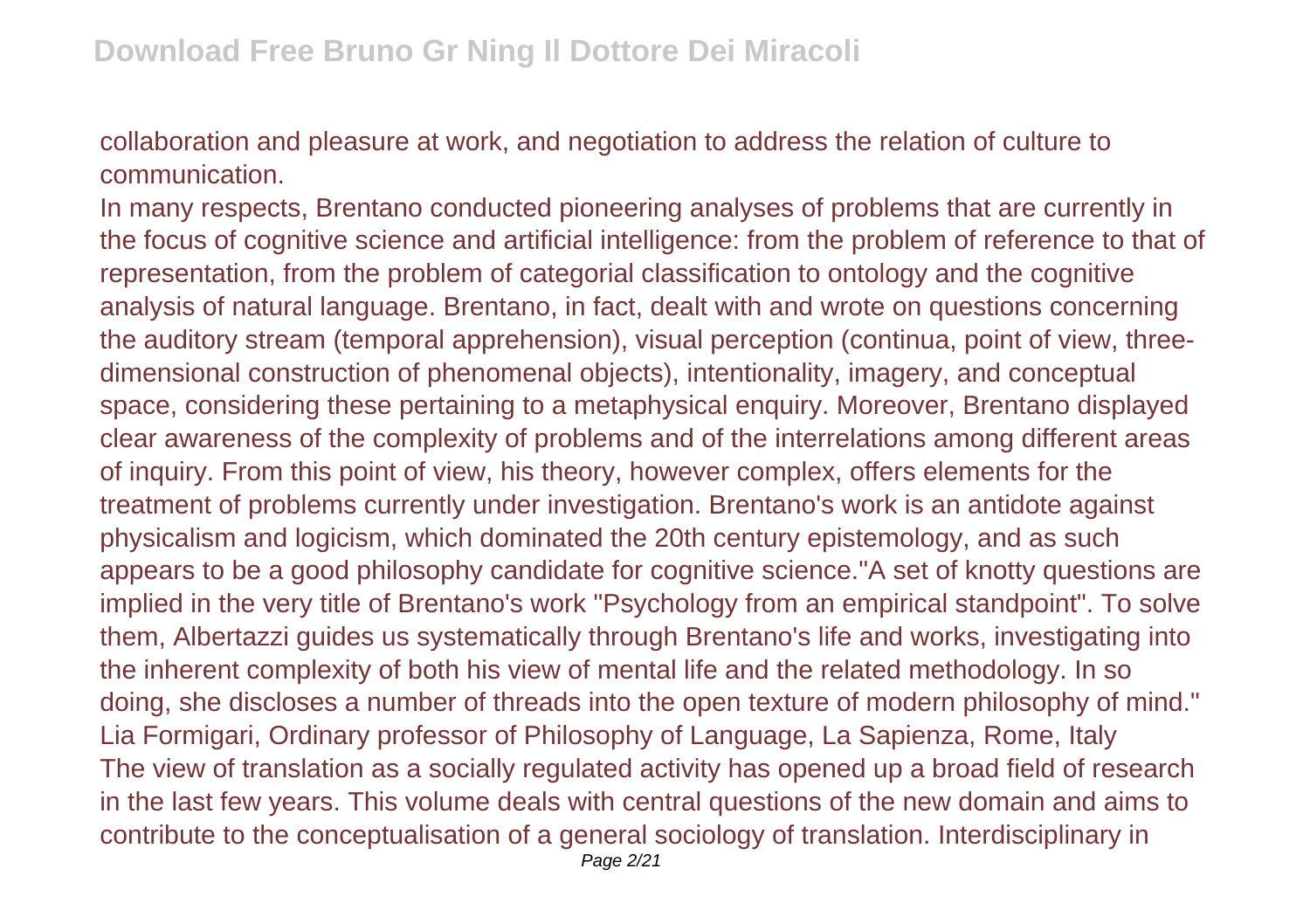approach, it discusses the role of major representatives of sociology like Pierre Bourdieu, Bruno Latour, Bernard Lahire, Anthony Giddens or Niklas Luhmann in establishing a theoretical framework for a sociology of translation. Drawing on methodologies from sociology and integrating them into translation studies, the book questions some of the established categories in this discipline and calls for a redefinition of long-assumed principles. The contributions show the social involvement of translation in various fields and focus especially on the translator s position in an emerging sociology of translation, Bourdieu s influence in conceptualising this new sub-discipline, methodological questions and a sociologically oriented meta-discussion of translation studies.

All students of mathematics know of Peano's postulates for the natural numbers and his famous space-filling curve, yet their knowledge often stops there. Part of the reason is that there has not until now been a full-scale study of his life and works. This must surely be surprising, when one realizes the length of his academic career (over 50 years) and the extent of his publica tions (over 200) in a wide variety of fields, many of which had immediate and long-term effects on the development of modern mathematics. A study of his life seems long overdue. It appeared to me that the most likely person to write a biography of Peano would be his devoted disciple Ugo Cassina, with whom I studied at the University of Milan in 1957-58. I wrote to Professor Cassina on 29 October, 1963, inquiring if he planned to write the biography, and I offered him my assistance, since I hoped to return to Italy for a year. He replied on 28 November, 1963, suggesting that we collaborate, meaning by this that I would write the biography, in English, using his material and advice. I gladly agreed to this suggestion, but work on the project had hardly begun when Professor Cassina died unexpectedly on 5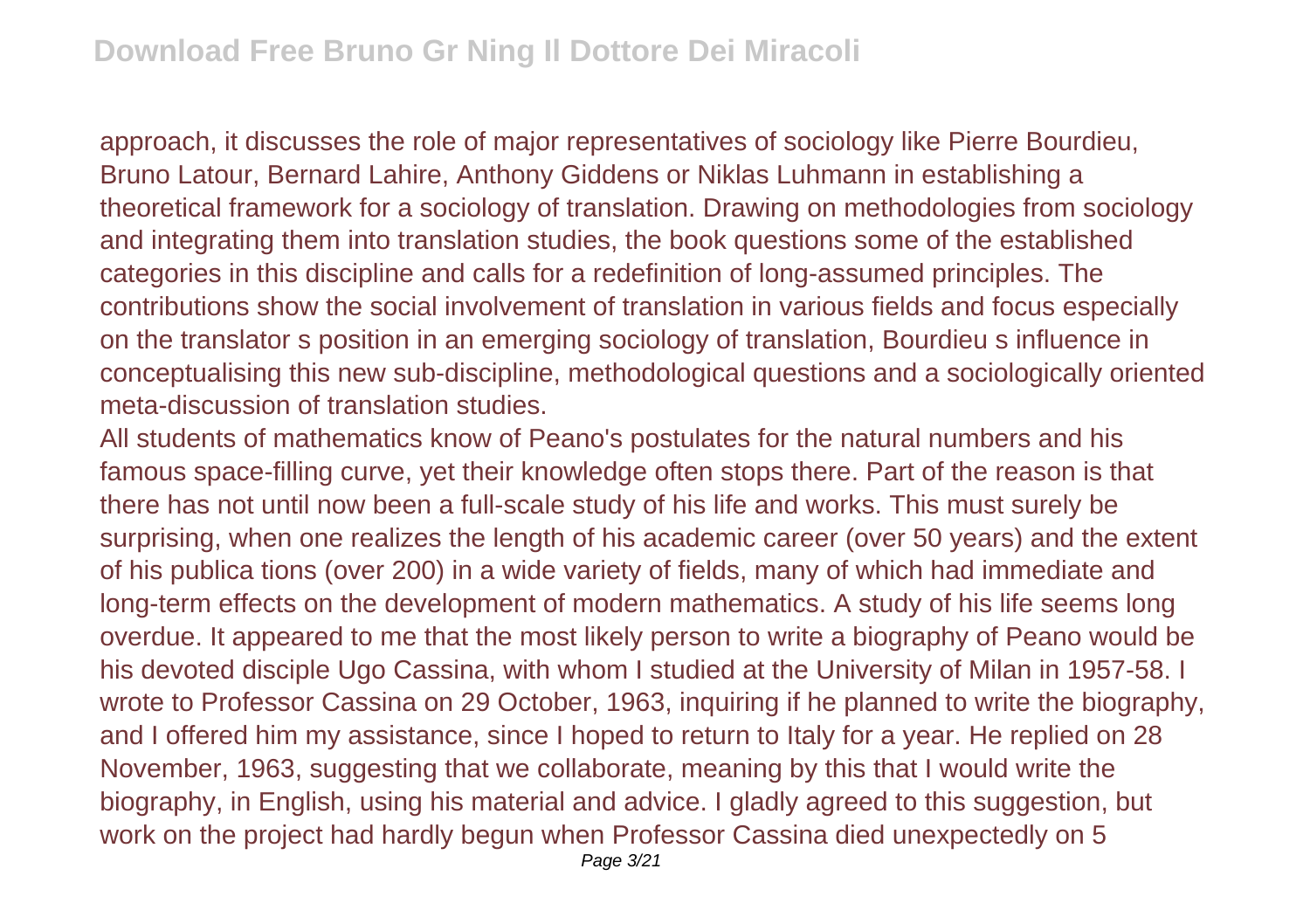October, 1964. I then decided to continue the project on my own. I spent the academic year 1966-67 in Turin; completion of the book took ten years.

One of the most notable changes in the world economy during the past three decades has been the diverging trends in the growth of the developing countries. This book examines the opportunities open to the least developed countries as they design their strategies to accelerate growth and alleviate poverty.

This open access book provides new methodological and theoretical insights into temporal reference and its linguistic expression, from a cross-linguistic experimental corpus pragmatics approach. Verbal tenses, in general, and more specifically the categories of tense, grammatical and lexical aspect are treated as cohesion ties contributing to the temporal coherence of a discourse, as well as to the cognitive temporal coherence of the mental representations built in the language comprehension process. As such, it investigates the phenomenon of temporal reference at the interface between corpus linguistics, theoretical linguistics and pragmatics, experimental pragmatics, psycholinguistics, natural language processing and machine translation.

Beginning with an "Ant on an Apple," illustrations, simple text, and a pesky fly who will not stay on his page introduce the letters of the alphabet.

The student protests of 1968, followed by the Hot Autumn factory strikes of 1969, shook the foundations of the Italian Republic. They also prepared the way for a whole decade of intense and widespread social conflict—a decade in which militant social movements arose with new aspirations, centered on protagonists such as women, young people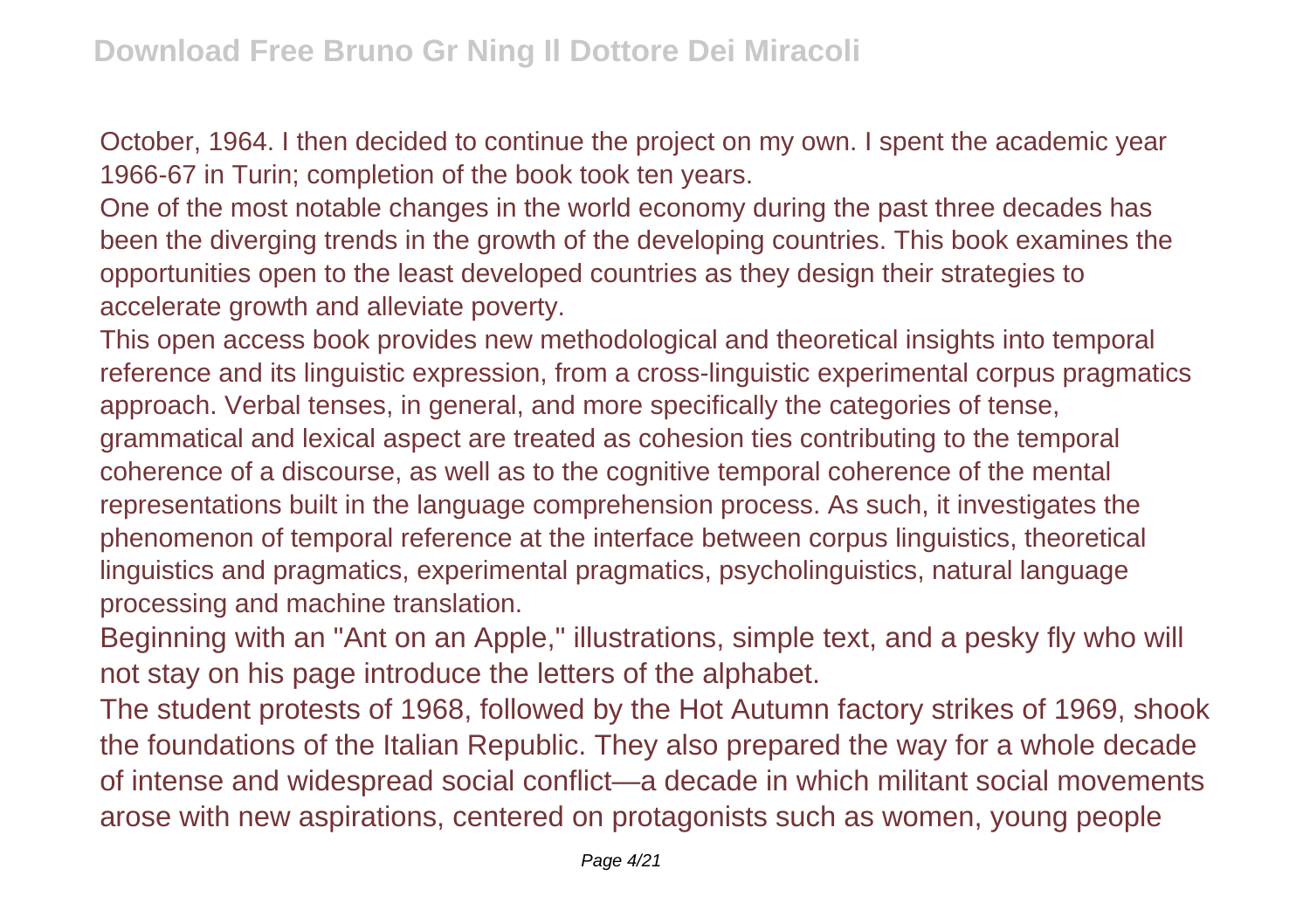and the unemployed. States of Emergency provides a vivid reconstruction of the events and movements of that period—from the students of 1968 to the Autonomists of 1977. The book's title evokes both the emergence of new social subjects and the crises they provoked in the social order. But Lumley also looks at the paradoxes and contradictions of the movements, their creative potential and ultimate failure. The political debates which they initiated soon became part of the agenda of the Left internationally. Drawing on the work of theorists such as Umberto Eco, Alberto Melucci, Norberto Bobbio and Antonio Negri, States of Emergency is a vital contribution not only to Italy's social history but to contemporary political discussion.

In the early 1960s Italian design legend Bruno Munari published his visual case studies on shapes: Circle, Square, and, a decade later, Triangle. Using examples from ancient Greece and Egypt, as well as works by Buckminster Fuller, Le Corbusier, and Alvar Aalto, Munari invests the three shapes with specific qualities: the circle relates to the divine, the square signifies safety and enclosure, and the triangle provides a key connective form for designers. One of the great designers of the twentieth century, Munari contributed to the fields of painting, sculpture, design, and photography while teaching throughout his seventy-year career. After World War II he began to focus on book design, creating children's books known for their simplicity and playfulness. Using in-depth field research and analysis of case studies, Mafia Violence: Political, Symbolic, and Economic Forms of Violence in Camorra Clans focuses attention on the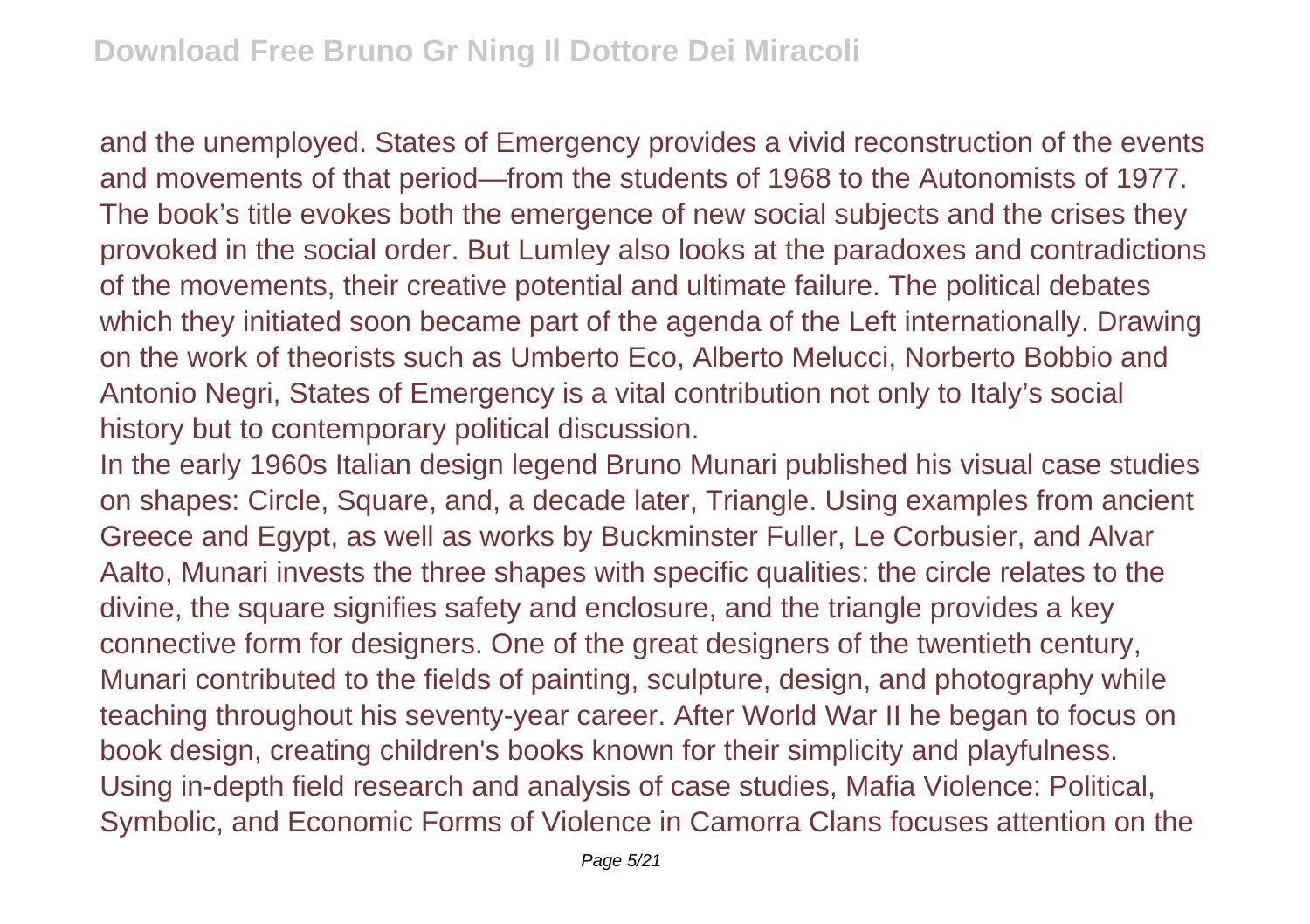phenomenon of violence performed by Italian organised crime groups, devoting specific attention to the Camorra, which has been responsible since the mid-1980s for almost half of all mafia homicides documented in Italy. The Camorra has acquired increased visibility at an international level due to its intense use of violence and high level of dangerousness, but until now, the study of the different forms of violence implemented by mafias has not received systematic attention at the scientific level. Hence, this book fills this gap by providing a both theoretical and empirical contribution toward the analysis of one of the most unknown – although highly visible and dangerous – dimension of mafias' action. This collection of work by distinguished scholars provides a unique overview of the multifaceted characteristics of violence currently performed by mafia groups in Italy by focusing on specific actors – i.e., Camorra clans – but also other traditional mafia organisations such as Cosa Nostra and 'Ndrangheta; specific contexts – i.e., different territories and different markets, both legal and illegal; and specific practices and performances. Part I takes a diachronic and comparative perspective to provide an overview of mafias' violence during the past 30 years, focusing on the three most prominent criminal organisations active in Italy: Camorra, Cosa Nostra, and 'Ndrangheta. Based on the outcomes of a major project carried out by a research group at the University of Naples Federico II from 2015 to 2017, Part II looks at the use of violence by Camorra clans, incorporating information from case studies, judicial files, law enforcement investigations, wiretappings, interviews with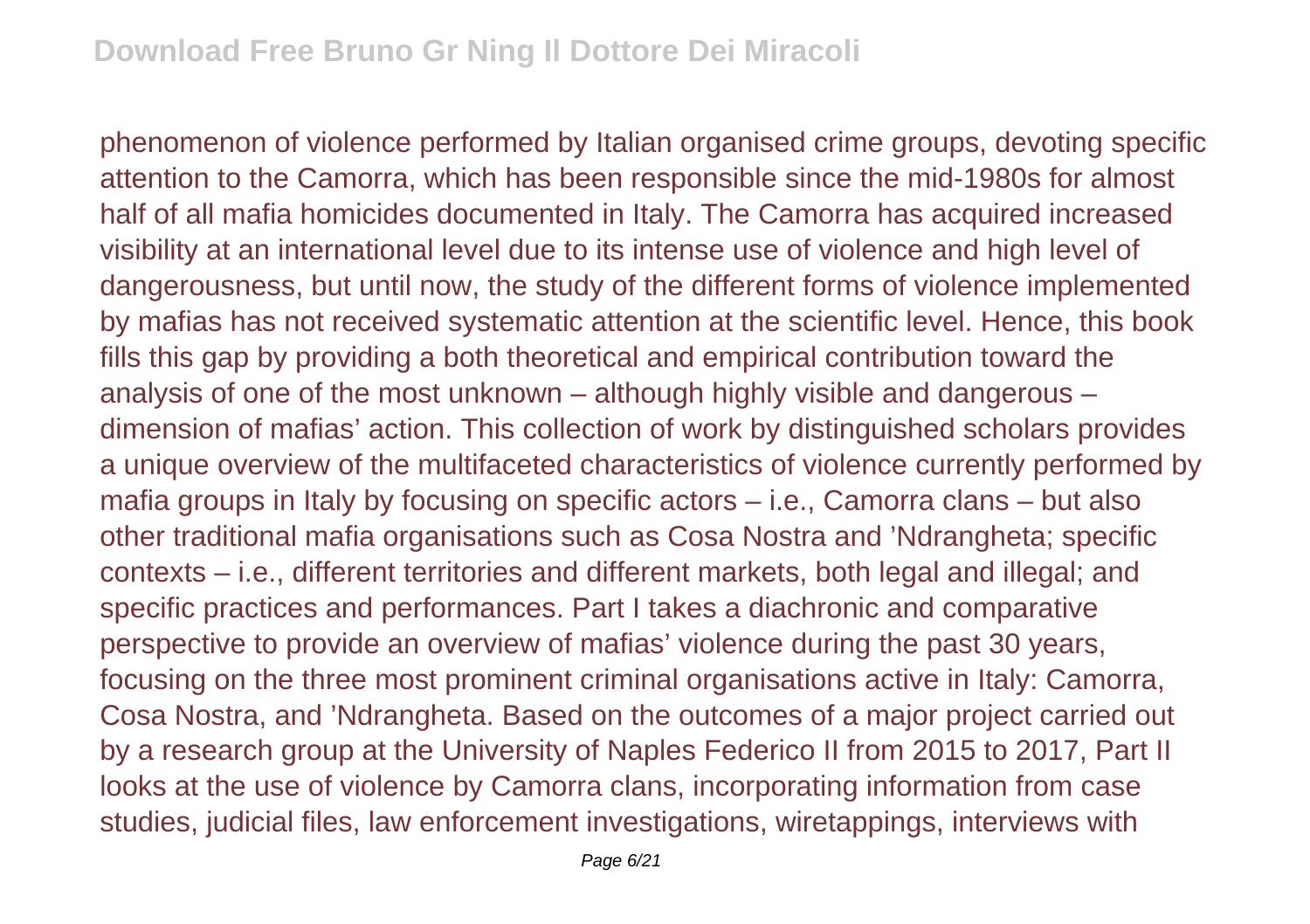privileged observers, firsthand empirical data, and historical documents and social sciences literature. Using a multi-disciplinary approach drawing from criminology, sociology, history, anthropology, economics, political science, and geography, this book is essential reading for international researchers and practitioners interested in piecing together the full picture of modern organised crime.

Relying on previously undisclosed confessions of former mafia members now cooperating with the police, Letizia Paoli provides a clinically accurate portrait of mafia behavior, motivations, and structure in Italy. The mafia, Paoli demonstrates, are essentially multifunctional ritual brotherhoods focused above all on retaining and consolidating their local political power base. A truly interdisciplinary work of history, politics, economics, and sociology, Mafia Brotherhoods reveals in dramatic detail the true face of one of the world's most mythologized criminal organizations. Learn the language of la dolce vita! For anyone who wants to learn and enjoy the most expressive and romantic of languages, the third edition of 'The Complete Idiot's Guide to Learning Italian' is the first choice for a whole new generation of enthusiastic students of Italian. This updated edition includes two new quick references on verbs, grammar, and sentence structure; two new appendixes on Italian synonyms and popular idiomatic phrases; and updated business and money sections. First two editions have sold extraordinariy well. Italian is the fourth most popular language in the United States.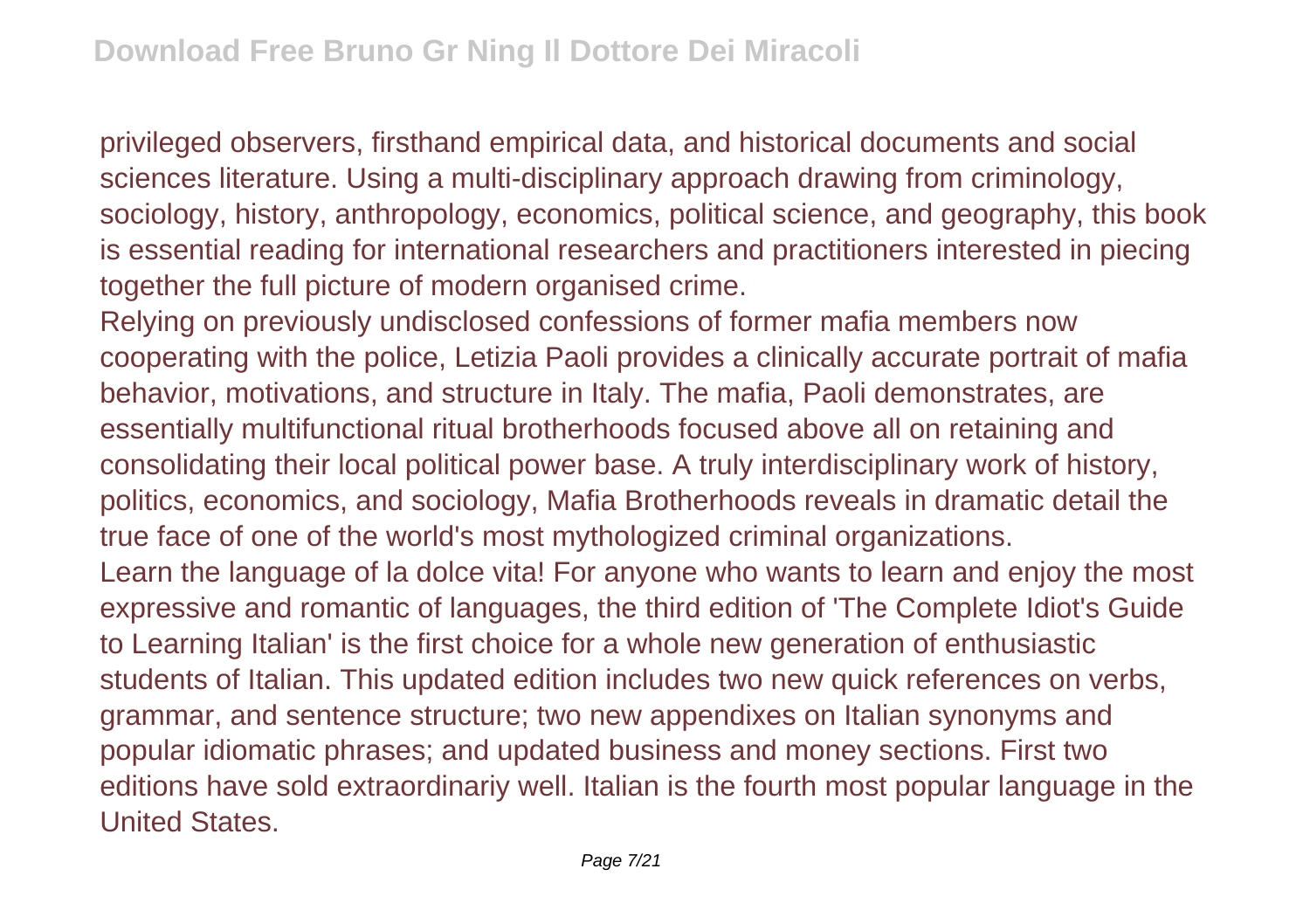Cohesion, Coherence and Temporal Reference from an Experimental Corpus Pragmatics PerspectiveSpringer

Future Times, Future Tenses examines how the future is expressed by means of tense, aspect, and modality across a wide range of languages, among them French, Polish, Basque, Turkish, and West Greenlandic. From the present point of view, the future is not fixed: while there is arguably only one past, the future is largely open and/or indeterminate. Reference to the future has thus become one of the most hotly-debated topics in contemporary linguistics: the interactions of future tense with future time, and of future tense with the semantics of possible worlds, are crucial to any satisfactory account of temporal linguistics. This book considers and seeks a resolution to outstanding issues in the field by uniting linguistic and philosophical perspectives on future reference in natural language. Scholars from different parts of the world approach these issues from a variety of theoretical perspectives, including those of linguistic typology, formal semantics, pragmatics, and philosophy of language. In the process they question the very validity of the traditional notion of a specific marker for future tense. The book shows the close connections between linguistic, logical, metaphysical, ontological, and epistemological issues concerning the future and reveals the value of linking linguistic considerations of tense and aspect to philosophical Page 8/21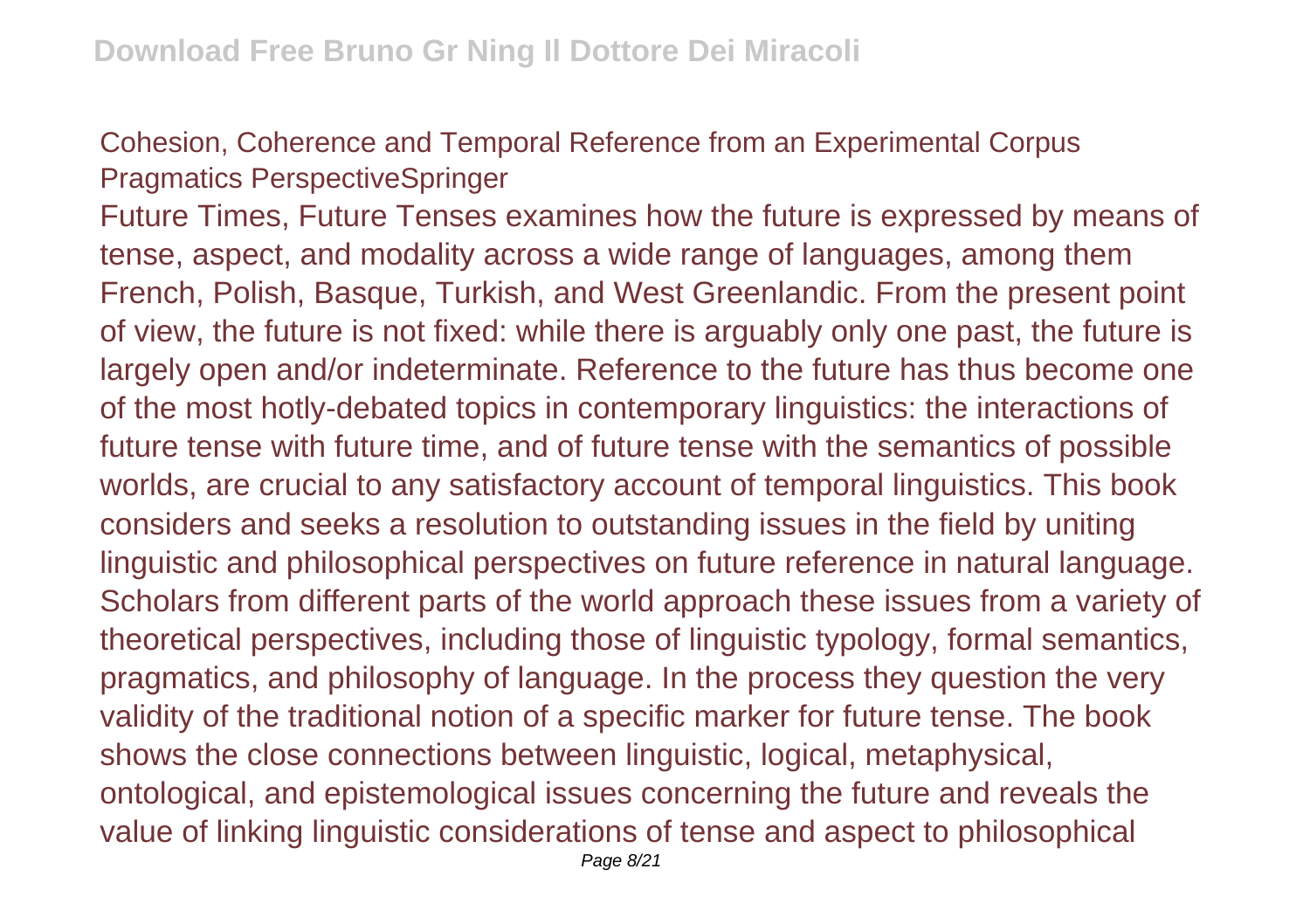approaches to modality and time.

This textbook provides a global, chronological mapping of significant areas of theatre, sketched from its deepest history in the evolution of our brain's 'inner theatre' to ancient, medieval, modern, and postmodern developments. It considers prehistoric cave art and built temples, African trance dances, ancient Egyptian and Middle-Eastern ritual dramas, Greek and Roman theatres, Asian dance-dramas and puppetry, medieval European performances, global indigenous rituals, early modern to postmodern Euro-American developments, worldwide postcolonial theatres, and the hyper-theatricality of today's mass and social media. Timelines and numbered paragraphs form an overall outline with distilled details of what students can learn, encouraging further explorations online and in the library. Questions suggest how students might reflect on present parallels, making their own maps of global theatre histories, regarding geo-political theatrics in the media, our performances in everyday life, and the theatres inside our brains.

This volume explores the challenges and possibilities of research into the European dimensions of popular print culture.Popular print culture has traditionally been studied with a national focus. Recent research has revealed, however, that popular print culture has many European dimensions and shared Page 9/21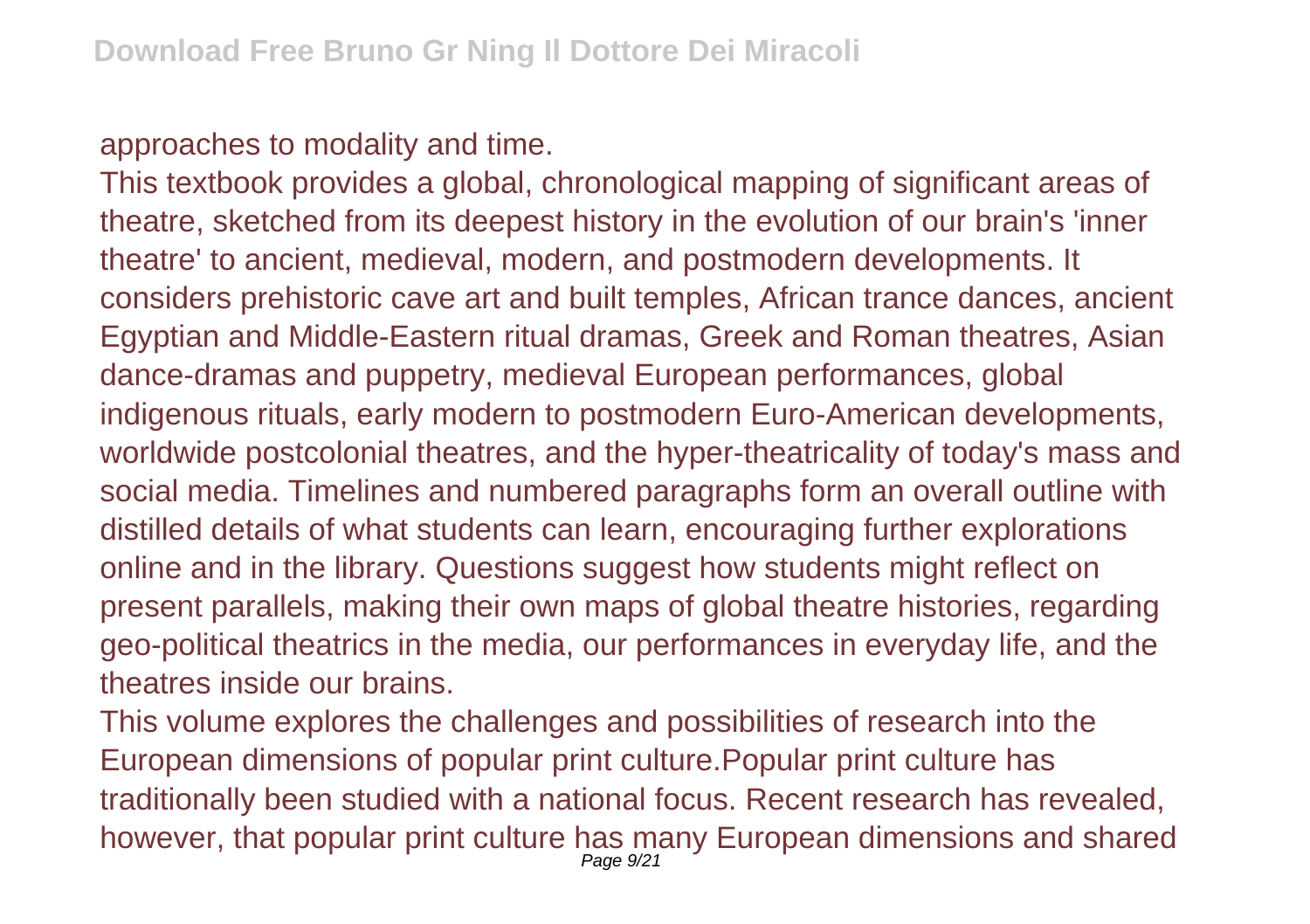features. A group of specialists in the field has started to explore the possibilities and challenges of research on a wide, European scale. This volume contains the first overview and analysis of the different approaches, methodologies and sources that will stimulate and facilitate future comparative research.This volume first addresses the benefits of a media-driven approach, focussing on processes of content recycling, interactions between text and image, processes of production and consumption. A second perspective illuminates the distribution and markets for popular print, discussing audiences, prices and collections. A third dimension refers to the transnational dimensions of genres, stories, and narratives. A last perspective unravels the communicative strategies and dynamics behind European bestsellers.This book is a source of inspiration for everyone who is interested in research into transnational cultural exchange and in the fascinating history of popular print culture in Europe.

The simple yet challenging goal of this book is to deliberate the legitimacy, and advance the feasibility, of an important new concept—the notion of "global civics." We cannot achieve the international cooperation that is needed for a globalizing and interdependent century without embracing and implementing this important concept. The first section of Global Civics is a presentation of the overall idea itself; the second section consists of diverse assessments from around the world Page 10/21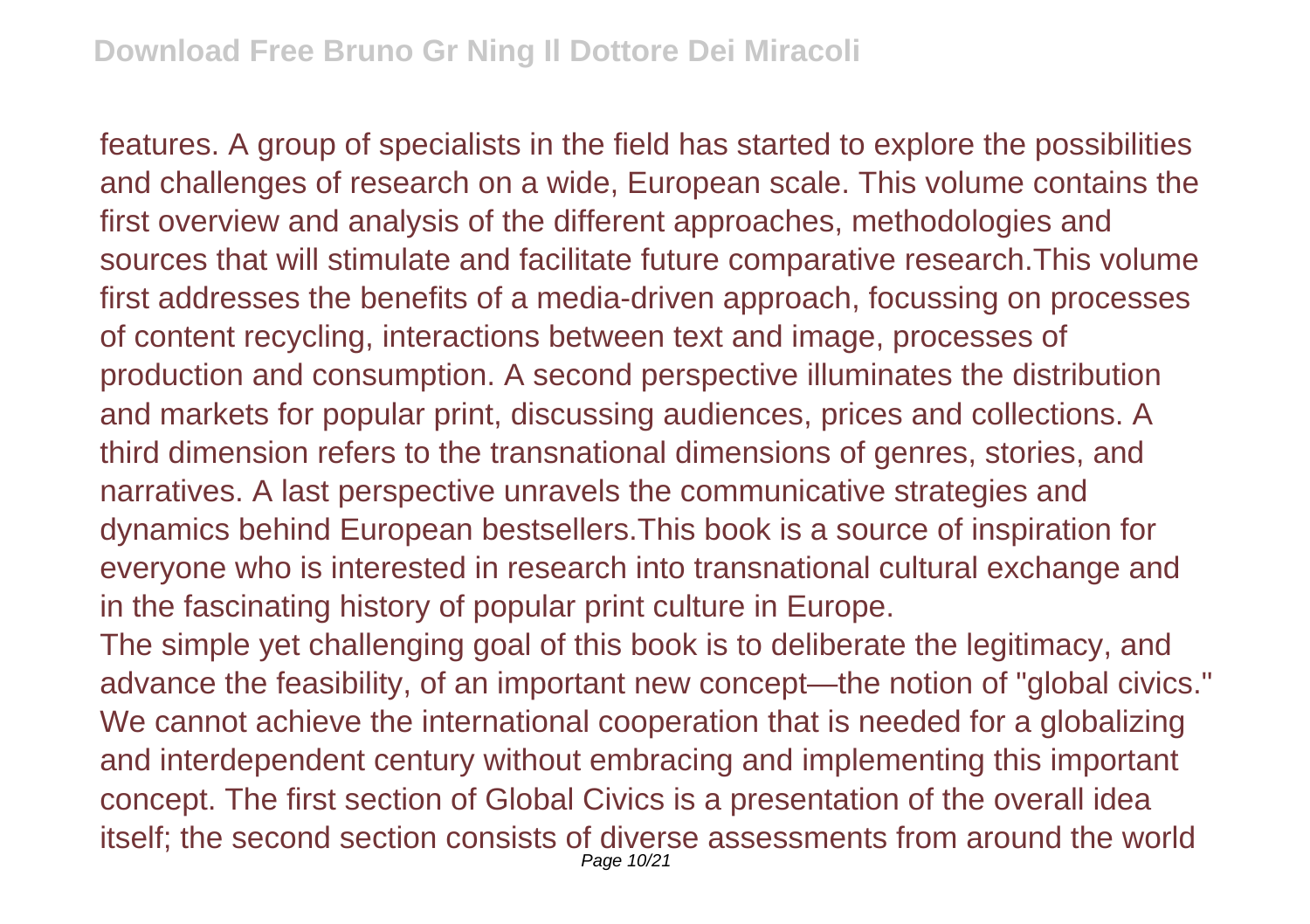of the concept and where it currently stands. The third section discusses various options for a global civics curriculum. Praise for the Global Civics Program "I agree with Hakan Altinay that in order to navigate our global interdependence, we need processes where we all think through our own responsibilities toward other fellow humans and discuss our answers with our peers. A conversation about a global civics is indeed needed, and university campuses are ideal venues for these conversations to start. We should enter this conversation with an open mind, and not insist on any particular point of view. The process is the key, and we should not wait any longer to start it." —Martti Ahtisaari, 2008 Nobel Peace Laureate "The growing interconnectivity among people across the world is nurturing the realization that we are all part of a global community. This sense of interdependence, commitment to shared universal values, and solidarity among peoples across the world can be channeled to build enlightened and democratic global governance in the interests of all. I hope that universities and think tanks around the world will deploy their significant reservoirs of knowledge and creativity to develop platforms to enable students to study and debate these issues. This project is a contribution toward that goal and I look forward to following it closely." — Kofi Annan, Former Secretary General of the United Nations, 2001 Nobel Peace Laureate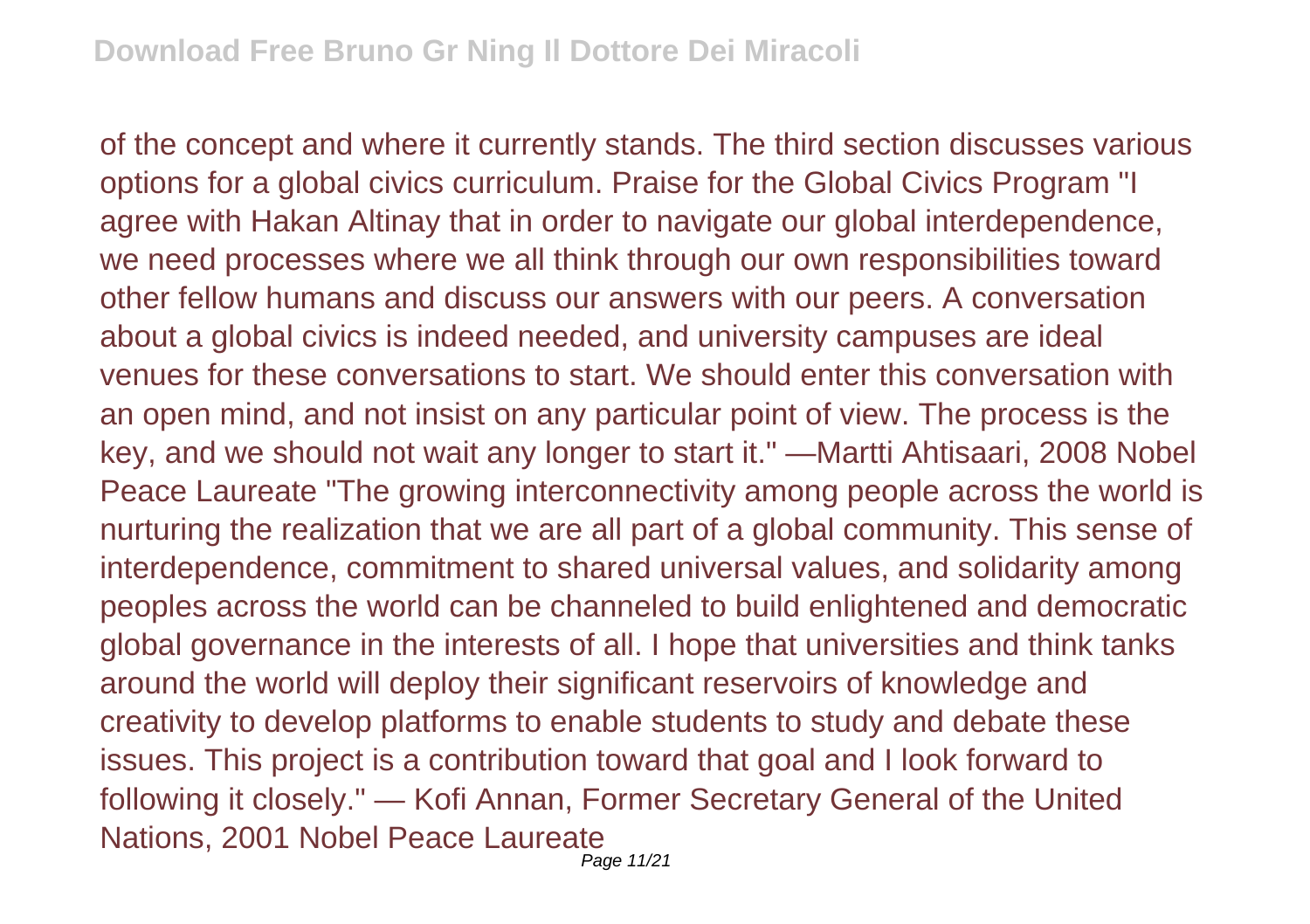By systematically analyzing Dante's attitudes toward the poets who appear throughout his texts, Teodolinda Barolini examines his beliefs about the limits and purposes of textuality and, most crucially, the relationship of textuality to truth. Originally published in 1984. The Princeton Legacy Library uses the latest print-on-demand technology to again make available previously out-of-print books from the distinguished backlist of Princeton University Press. These editions preserve the original texts of these important books while presenting them in durable paperback and hardcover editions. The goal of the Princeton Legacy Library is to vastly increase access to the rich scholarly heritage found in the thousands of books published by Princeton University Press since its founding in 1905.

A collection of essays by the art historian Aby Warburg, these essays look beyond iconography to more psychological aspects of artistic creation: the conditions under which art was practised; its social and cultural contexts; and its conceivable historical meaning.

This book analyzes and discusses in detail art therapy, a specific tool used to sustain health in affective developments, rehabilitation, motor skills and cognitive functions. Art therapy is based on the assumption that the process of making art (music, dance, painting) sparks emotions and enhances brain activity. Art therapy Page 12/21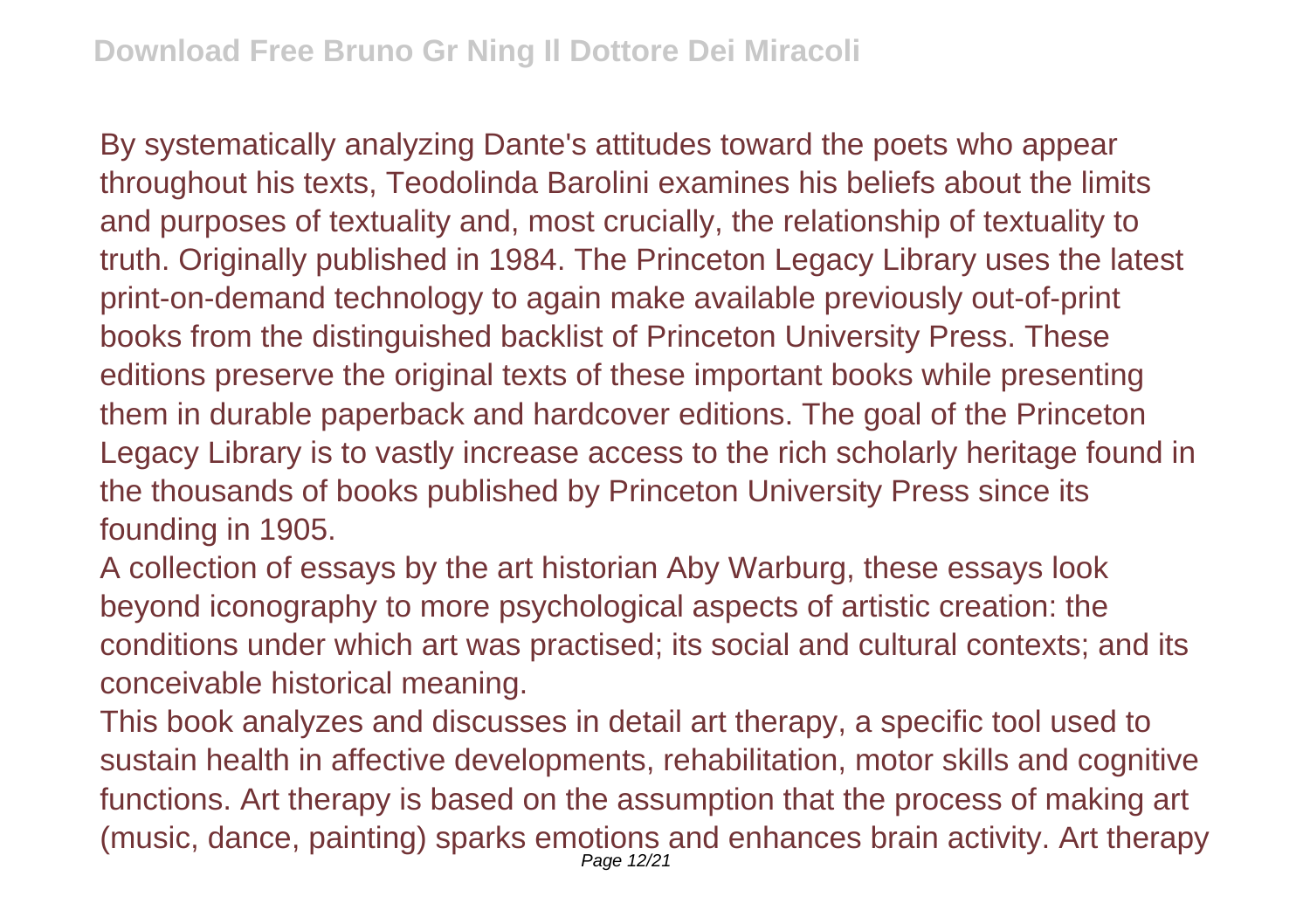is used to encourage personal growth, facilitate particular brain areas or activity patterns, and improve neural connectivity. Treating neurological diseases using artistic strategies offers us a unique option for engaging brain structural networks that enhance the brain's ability to form new connections. Based on brain plasticity, art therapy has the potential to increase our repertoire for treating neurological diseases. Neural substrates are the basis of complex emotions relative to art experiences, and involve a widespread activation of cognitive and motor systems. Accordingly, art therapy has the capacity to modulate behavior, cognition, attention and movement. In this context, art therapy can offer effective tools for improving general well-being, quality of life and motivation in connection with neurological diseases. The book discusses art therapy as a potential group of techniques for the treatment of neurological disturbances and approaches the relationship between humanistic disciplines and neurology from a holistic perspective, reflecting the growing interest in this interconnection. Contagionism is an old idea, but gained new life in Restoration Britain. The Germ of an Idea considers British contagionism in its religious, social, political and professional context from the Great Plague of London to the adoption of smallpox inoculation. It shows how ideas about contagion changed medicine and the understanding of acute diseases.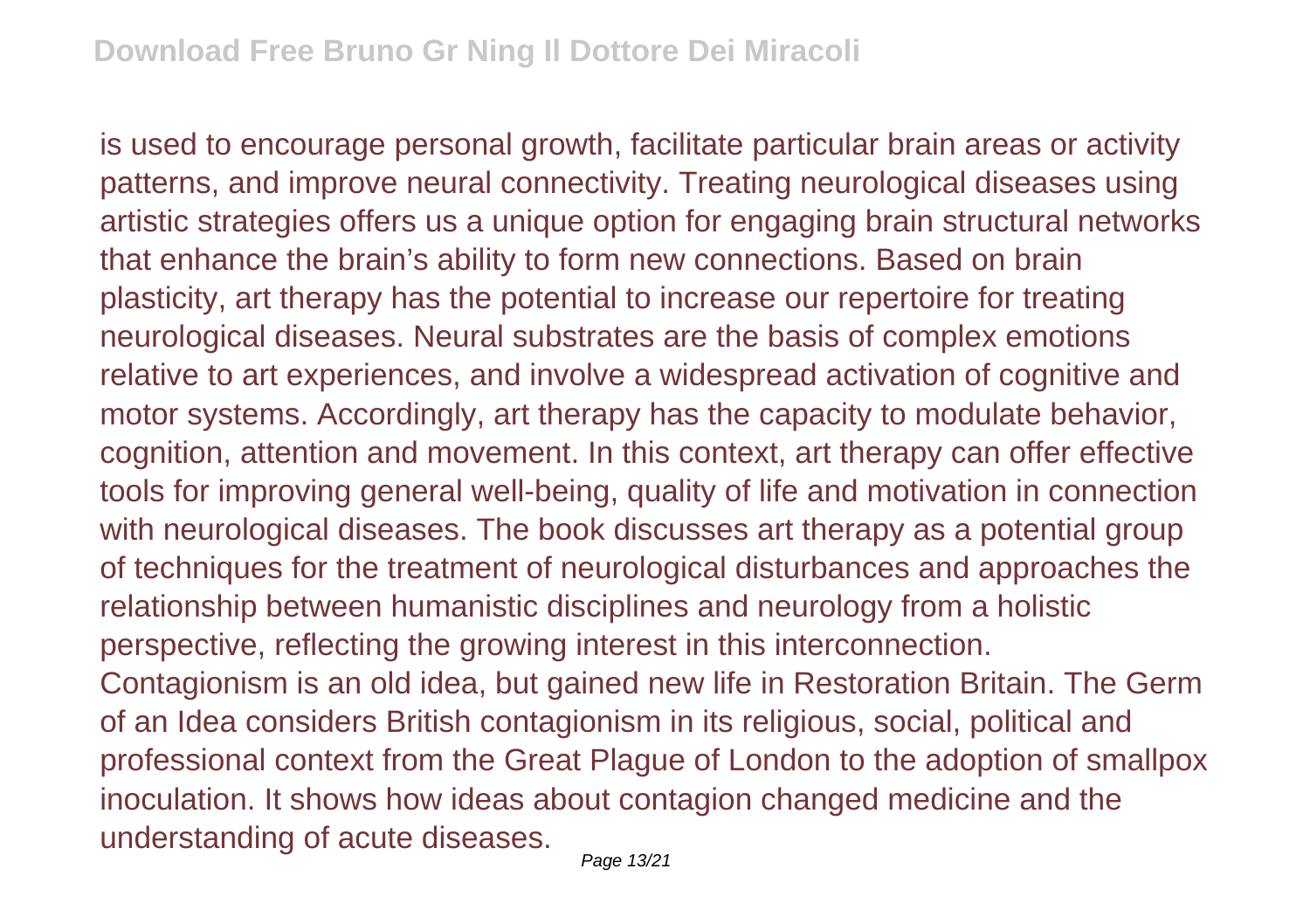Italian-English. "List of some Italian dictionaries"; "List of philological books treating of or bearing upon Italian etymology": pages xiii. "A concise English-Italian vocabulary": cxxxv page.

This book offers the first comprehensive study of recent, popular Italian television. Building on work in American television studies, audience and reception theory, and masculinity studies, Sympathetic Perpetrators and their Audiences on Italian Television examines how and why viewers are positioned to engage emotionally with—and root for—Italian television antiheroes. Italy's most popular exported series feature alluring and attractive criminal antiheroes, offer fictionalized accounts of historical events or figures, and highlight the routine violence of daily life in the mafia, the police force, and the political sphere. Renga argues that Italian broadcasters have made an international name for themselves by presenting dark and violent subjects in formats that are visually pleasurable and, for many across the globe, highly addictive. Taken as a whole, this book investigates what recent Italian perpetrator television can teach us about television audiences, and our viewing habits and preferences.

In The Dragoman Renaissance, E. Natalie Rothman traces how Istanbul-based diplomatic translator-interpreters, known as the dragomans, systematically engaged Ottoman elites in the study of the Ottoman Empire—eventually Page 14/21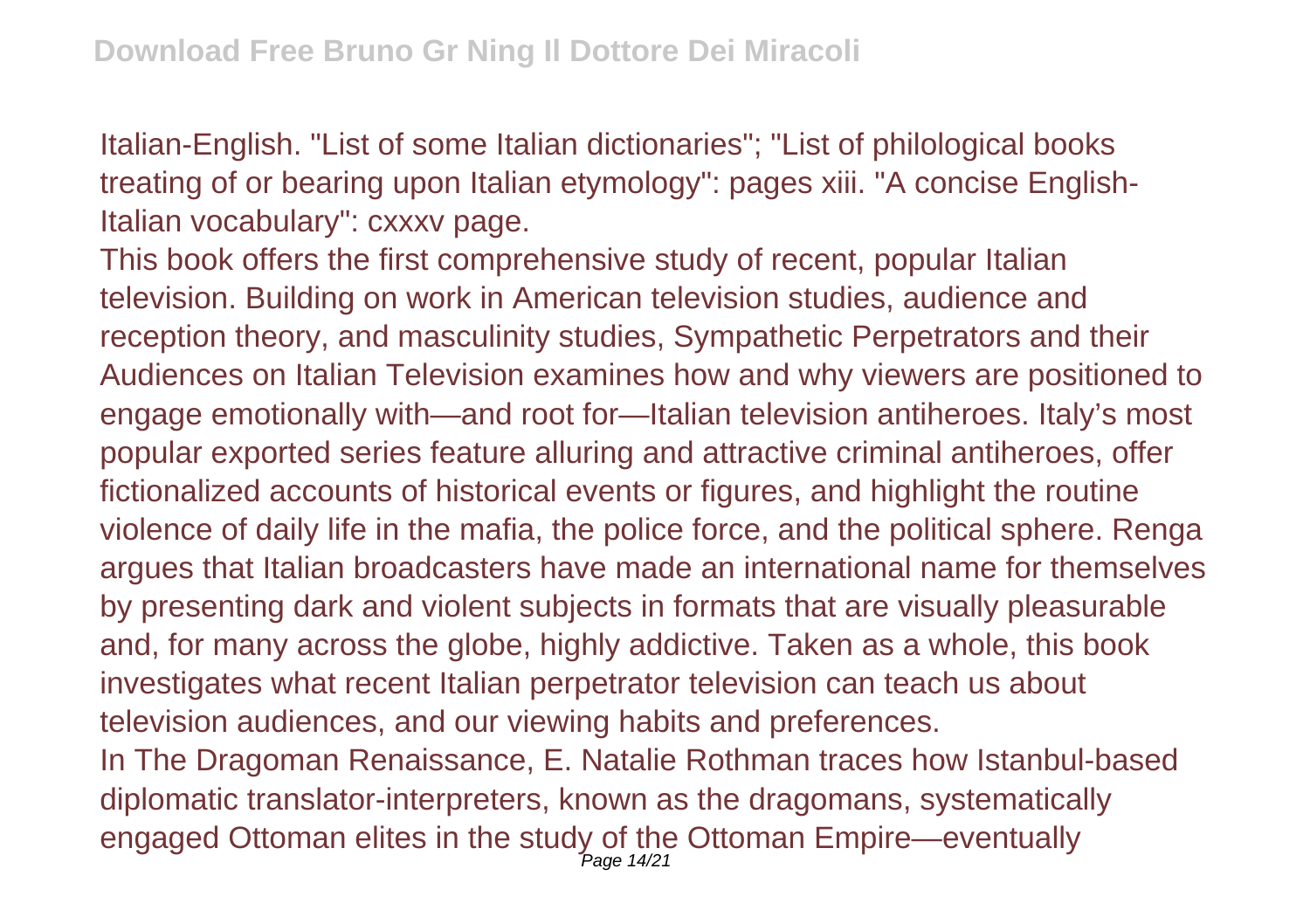coalescing in the discipline of Orientalism—throughout the sixteenth and seventeenth centuries. Rothman challenges Eurocentric assumptions still pervasive in Renaissance studies by showing the centrality of Ottoman imperial culture to the articulation of European knowledge about the Ottomans. To do so, she draws on a dazzling array of new material from a variety of archives. By studying the sustained interactions between dragomans and Ottoman courtiers in this period, Rothman disrupts common ideas about a singular moment of "cultural encounter," as well as about a "docile" and "static" Orient, simply acted upon by extraneous imperial powers. The Dragoman Renaissance creatively uncovers how dragomans mediated Ottoman ethno-linguistic, political, and religious categories to European diplomats and scholars. Further, it shows how dragomans did not simply circulate fixed knowledge. Rather, their engagement of Ottoman imperial modes of inquiry and social reproduction shaped the discipline of Orientalism for centuries to come. Thanks to generous funding from the Andrew W. Mellon Foundation, through The Sustainable History Monograph Pilot, the ebook editions of this book are available as Open Access volumes from Cornell Open (cornellopen.org) and other repositories.

This Encyclopedia is the first to compile pseudonyms from all over the world, from all ages and occupations in a single work: some 500,000 pseudonyms of Page 15/21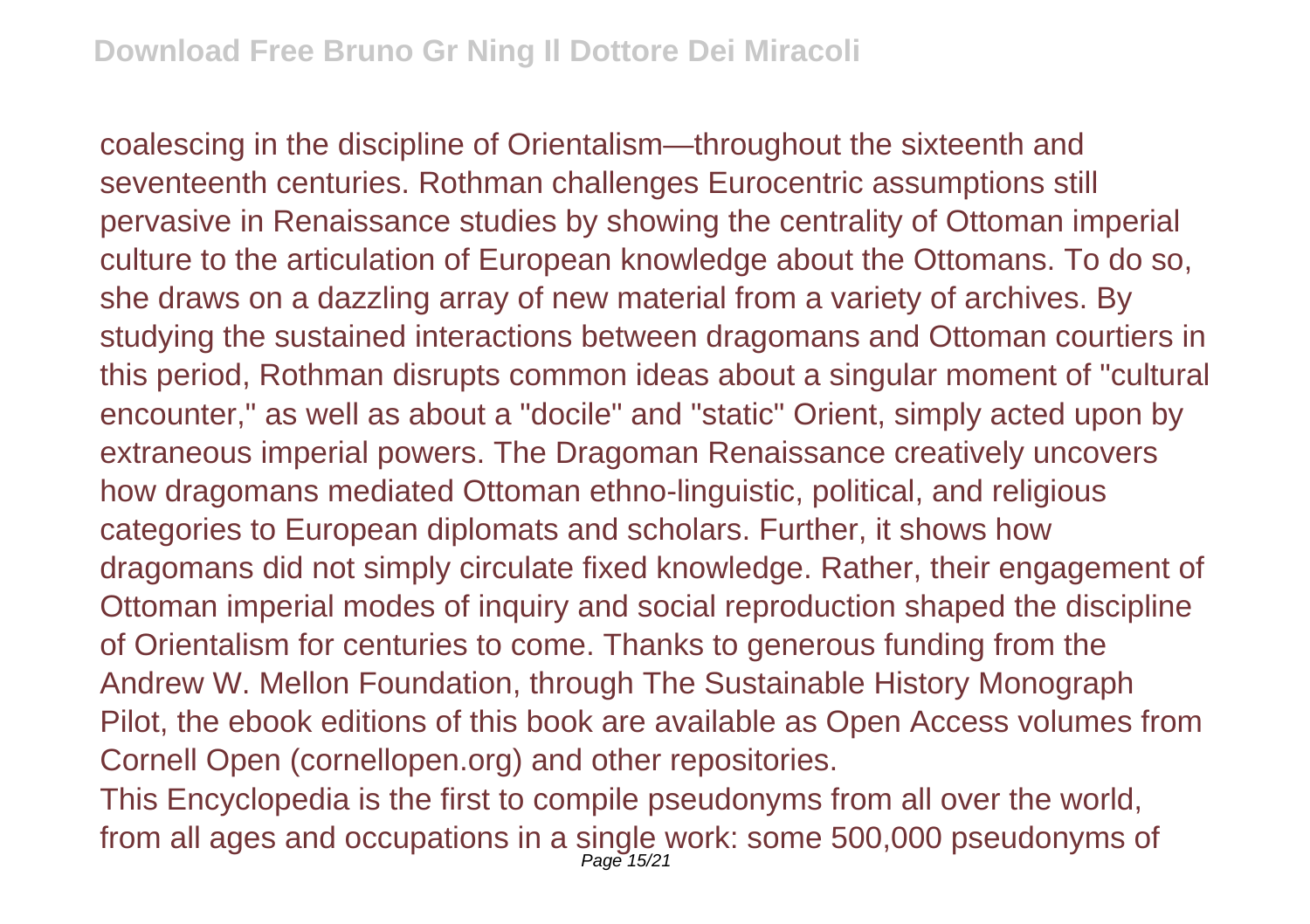roughly 270,000 people are deciphered here. Besides pseudonyms in the narrower sense, initials, nick names, order names, birth and married names etc. are included. The volumes 1 to 9 list persons by their real names in alphabetical order. To make the unequivocal identification of a person easier, year and place of birth and death are provided where available, as are profession, nationality, the pseudonym under which the person was known, and finally, the sources used. The names of professions given in the source material have been translated into English especially for this encyclopaedia. In the second part, covering the volumes 10 to 16, the pseudonyms are listed alphabetically and the real names provided. Approx. 500,000 pseudonyms of about 270,000 persons First encyclopedia including pseudonyms from all over the world, all times and all occupations Essential research tool for anyone wishing to identify persons and names for his research within one single work

This volume brings together outstanding contributions to the Gulf Conference on Sustainable Built Environment, held at the Marina Hotel Kuwait, near Kuwait City. The Proceedings collects 29 papers on a range of engineering and materials challenges, and best practices, addressing development of new sustainable building materials, performance improvement of structures and tall buildings, developing monitoring and analysis techniques and frameworks for existing Page 16/21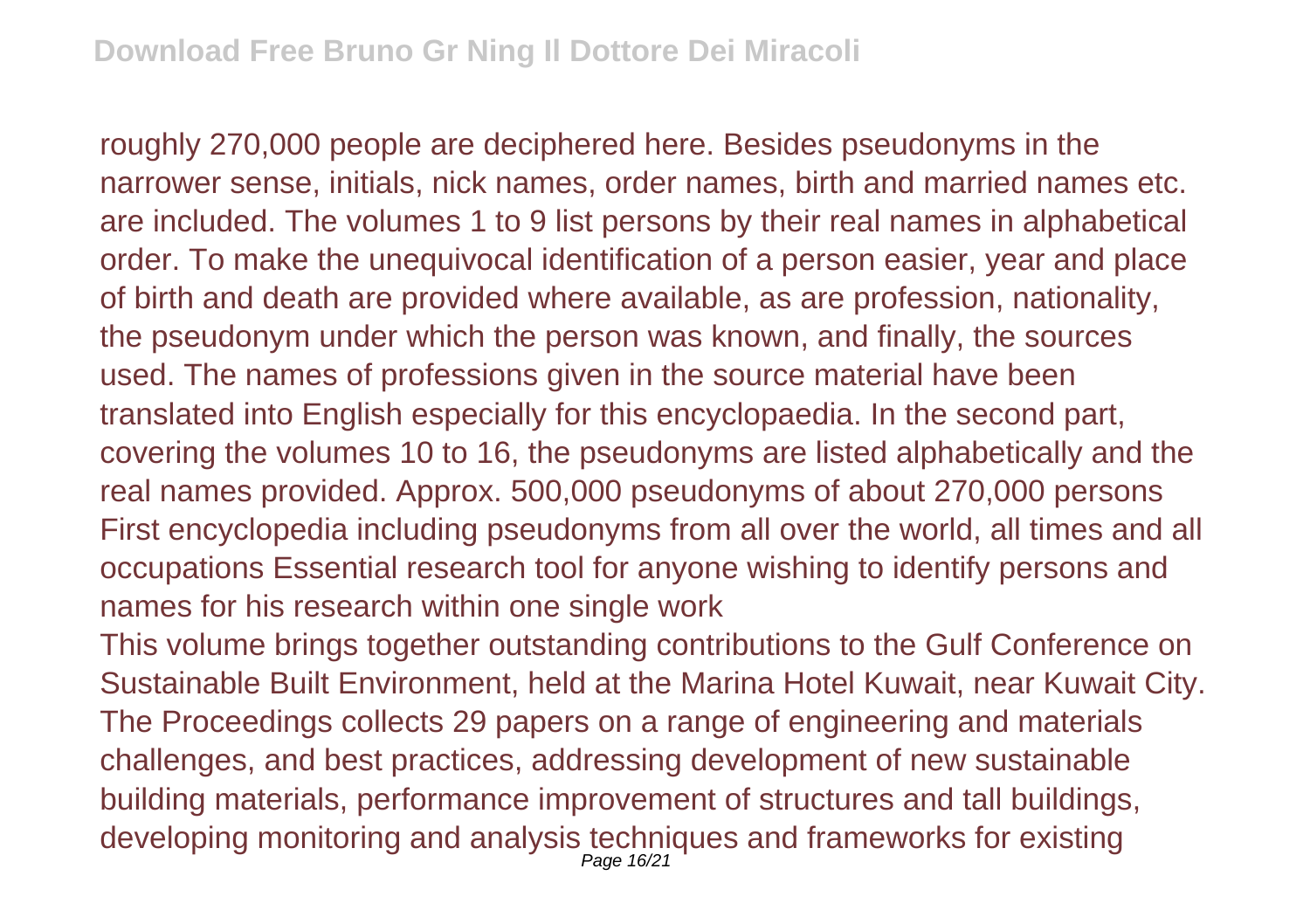infrastructure under environmental effects, development of long-term sustainability plans for building stock, and development of energy efficient buildings in the gulf region. The Conference was organized by the Kuwait Foundation for the Advancement of Sciences (KFAS), the Massachusetts Institute of Technology, the Kuwait Institute for Scientific Research, and Kuwait University.

Presenting an array of cutting edge perspectives on modern Chinese literature in different Sinophone contexts, this volume of essays offers a wide range of critical approaches to the study of an emerging interdisciplinary field.

This volume investigates the ways in which Italian women writers, filmmakers, and performers have represented female identity across genres from the immediate post-World War II period to the turn of the twenty-first century. Considering genres such as prose, poetry, drama, and film, these essays examine the vision of female agency and self-actualization arising from women artists' critique of female identity. This dual approach reveals unique interpretations of womanhood in Italy spanning more than fifty years, while also providing a deep investigation of the manipulation of canvases historically centered on the male subject. With its unique coupling of generic and thematic concerns, the volume contributes to the ever expanding female artistic legacy, and to our understanding of postwar Italian women's evolving relationship to the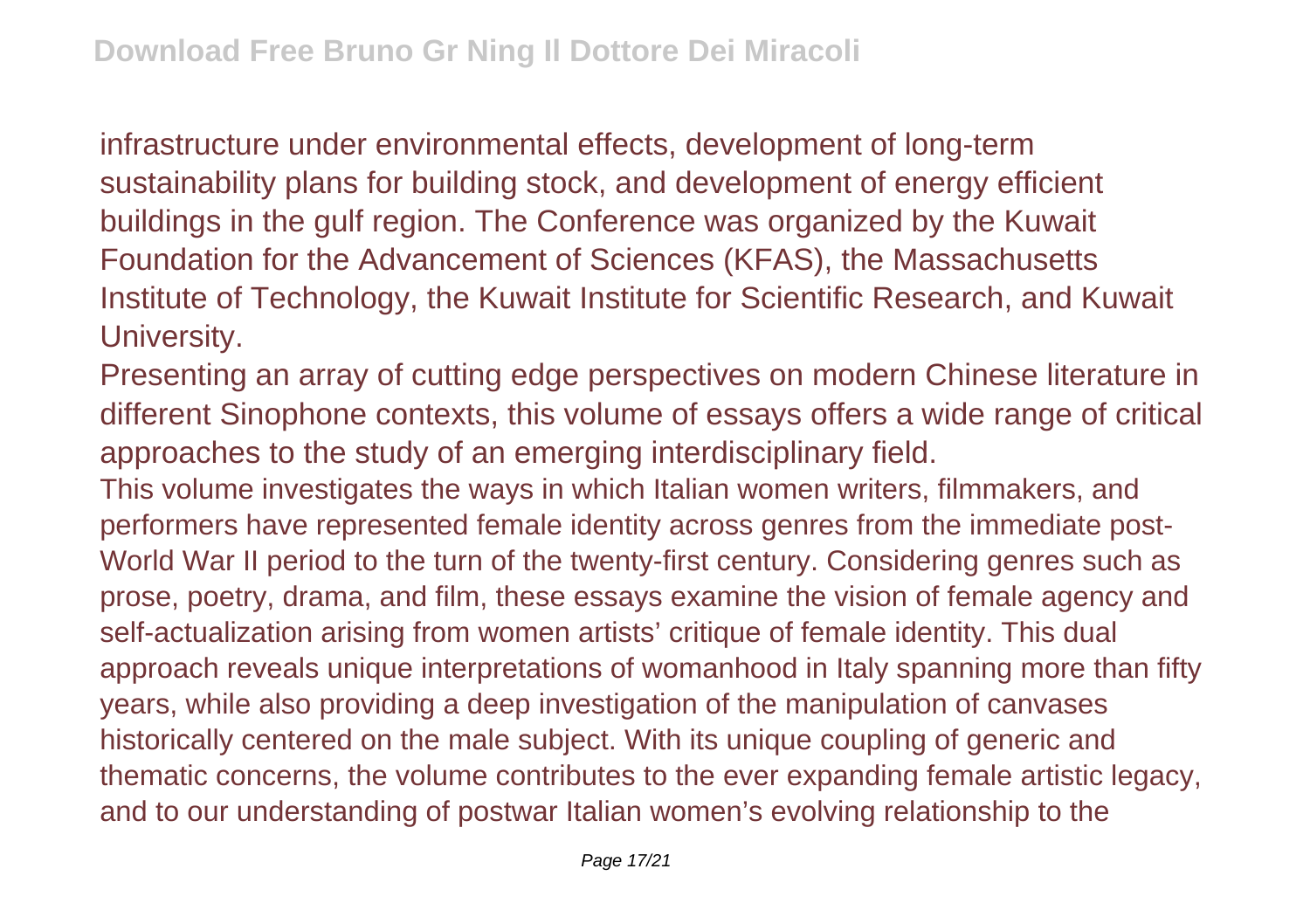narration of history, gender roles, and these artists' use and revision of generic convention to communicate their vision.

Racial Theories in Fascist Italy examines the role played by race and racism in the development of Italian identity during the fascist period. The book examines the struggle between Mussolini, the fascist hierarchy, scientists and others in formulating a racial persona that would gain wide acceptance in Italy. This book will be of interest to historians, political scientists concerned with the development of fascism and scholars of race and racism.

This book focuses on the development of towns in France, taking into account military technology, physical geography, shifting regional networks tying urban communities together, and the emergence of new forms of public authority and civic life.

This insightful volumes the use of imitation and the modern cult of originality through a consideration of the disparate fates of two Venetian painters - the canonised master Titian and his artistic heir, the little-known Padovanino.

Between the years 1550 and 1650, Italy's Jewish intellectuals created a unique and enduring synthesis of the great literary and philosophical heritage of the Andalusian Jews and the Renaissance's renewal of perspective. While remaining faithful to the beliefs, behaviors, and language of their tradition, Italian Jews proved themselves open to a rapidly evolving world of great richness. The crisis of Aristotelianism (which progressively touched upon all fields of knowledge), religious fractures and unrest, the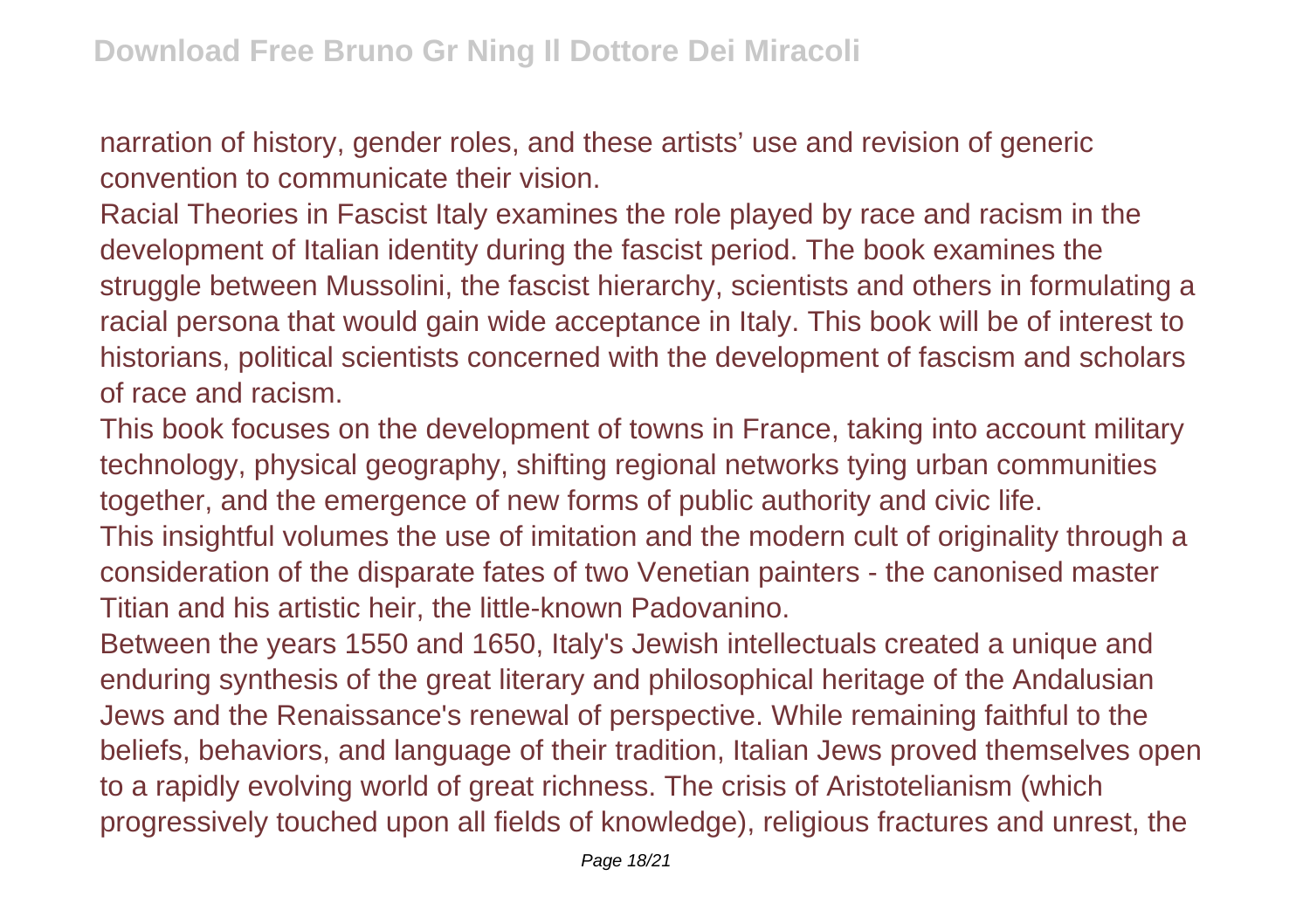scientific revolution, and the new perception of reality expressed through a transformation of the visual arts: these are some of the changes experienced by Italian Jews which they were affected by in their own particular way. This book explores the complex relations between Jews and the world that surrounded them during a critical period of European civilization. The relations were rich, problematic, and in some cases strained, alternating between opposition and dialogue, osmosis and distinction. The Black Swan is a standalone book in Nassim Nicholas Taleb's landmark Incerto series, an investigation of opacity, luck, uncertainty, probability, human error, risk, and decision-making in a world we don't understand. The other books in the series are Fooled by Randomness, Antifragile, and The Bed of Procrustes. A black swan is a highly improbable event with three principal characteristics: It is unpredictable; it carries a massive impact; and, after the fact, we concoct an explanation that makes it appear less random, and more predictable, than it was. The astonishing success of Google was a black swan; so was 9/11. For Nassim Nicholas Taleb, black swans underlie almost everything about our world, from the rise of religions to events in our own personal lives. Why do we not acknowledge the phenomenon of black swans until after they occur? Part of the answer, according to Taleb, is that humans are hardwired to learn specifics when they should be focused on generalities. We concentrate on things we already know and time and time again fail to take into consideration what we don't know. We are, therefore, unable to truly estimate opportunities, too vulnerable to the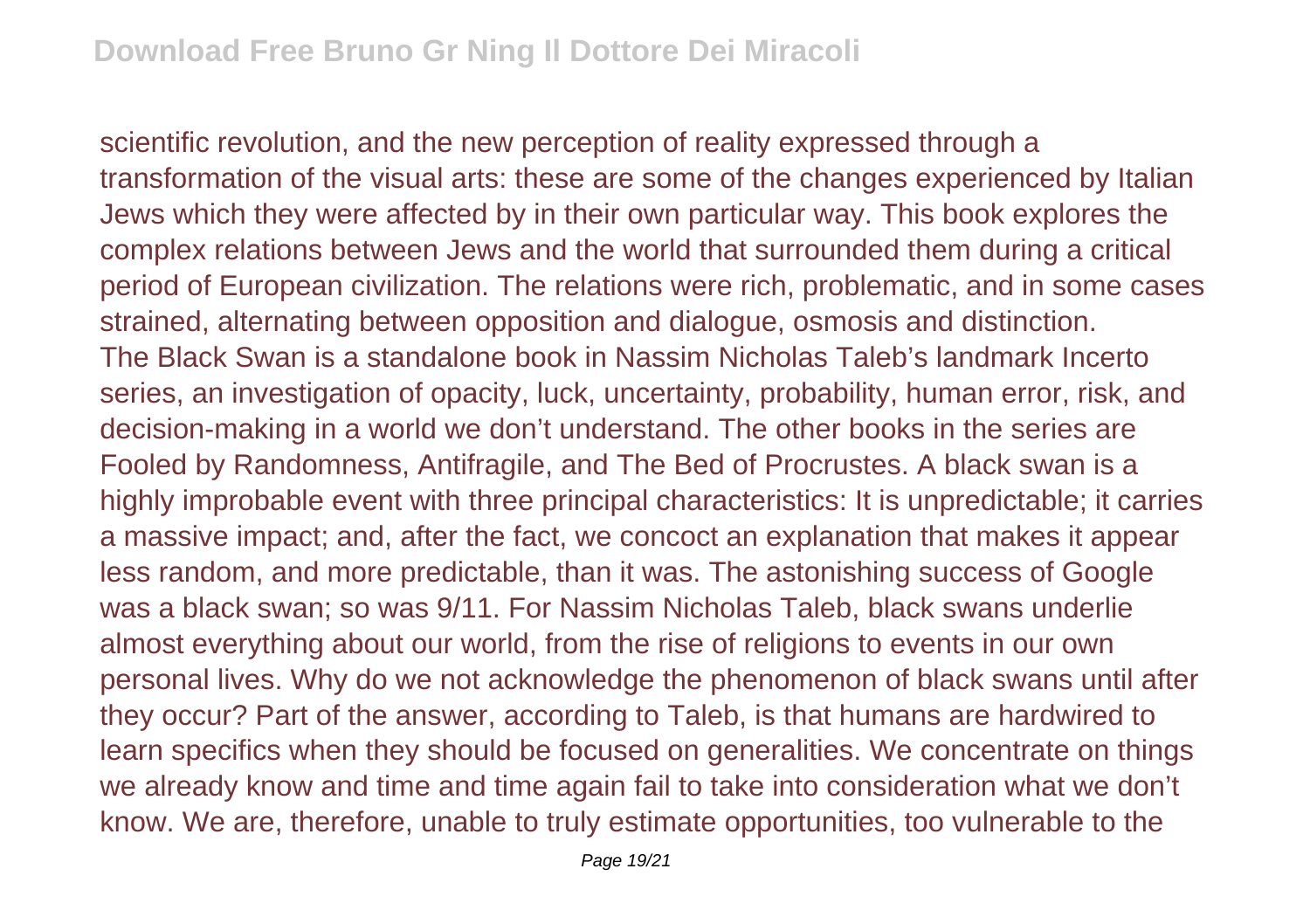impulse to simplify, narrate, and categorize, and not open enough to rewarding those who can imagine the "impossible." For years, Taleb has studied how we fool ourselves into thinking we know more than we actually do. We restrict our thinking to the irrelevant and inconsequential, while large events continue to surprise us and shape our world. In this revelatory book, Taleb explains everything we know about what we don't know, and this second edition features a new philosophical and empirical essay, "On Robustness and Fragility," which offers tools to navigate and exploit a Black Swan world. Elegant, startling, and universal in its applications, The Black Swan will change the way you look at the world. Taleb is a vastly entertaining writer, with wit, irreverence, and unusual stories to tell. He has a polymathic command of subjects ranging from cognitive science to business to probability theory. The Black Swan is a landmark book—itself a black swan. Praise for Nassim Nicholas Taleb "The most prophetic voice of all."—GQ Praise for The Black Swan "[A book] that altered modern thinking."—The Times (London) "A masterpiece."—Chris Anderson, editor in chief of Wired, author of The Long Tail "Idiosyncratically brilliant."—Niall Ferguson, Los Angeles Times "The Black Swan changed my view of how the world works."—Daniel Kahneman, Nobel laureate "[Taleb writes] in a style that owes as much to Stephen Colbert as it does to Michel de Montaigne. . . . We eagerly romp with him through the follies of confirmation bias [and] narrative fallacy."—The Wall Street Journal "Hugely enjoyable—compelling . . . easy to dip into."—Financial Times "Engaging . . . The Black Swan has appealing cheek